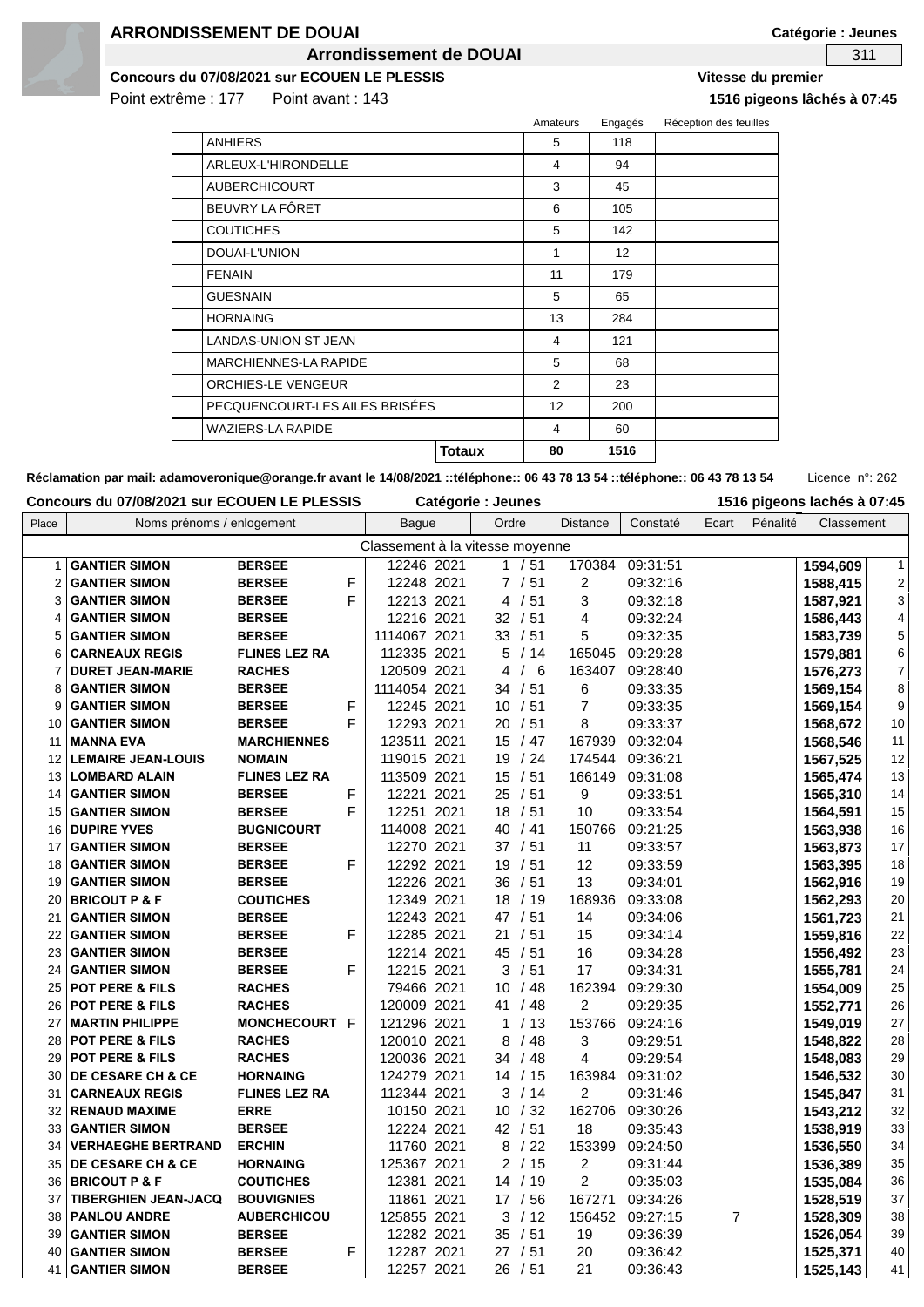| Concours du 07/08/2021 sur ECOUEN LE PLESSIS |                                                    |                                        |             | Catégorie : Jeunes        |                     |                  | 1516 pigeons lachés à 07:45 |       |          |                      |            |
|----------------------------------------------|----------------------------------------------------|----------------------------------------|-------------|---------------------------|---------------------|------------------|-----------------------------|-------|----------|----------------------|------------|
| Place                                        | Noms prénoms / enlogement                          |                                        |             | <b>Bague</b>              | Ordre               | <b>Distance</b>  | Constaté                    | Ecart | Pénalité | Classement           |            |
| 42                                           | <b>GANTIER SIMON</b>                               | <b>BERSEE</b>                          | $\mathsf F$ | 12218 2021                | 16 / 51             | 22               | 09:36:48                    |       |          | 1524,007             | 42         |
| 43                                           | <b>GANTIER SIMON</b>                               | <b>BERSEE</b>                          |             | 12223 2021                | 2/51                | 23               | 09:36:51                    |       |          | 1523,325             | 43         |
| 44                                           | <b>GANTIER SIMON</b>                               | <b>BERSEE</b>                          | F           | 12242 2021                | 13 / 51             | 24               | 09:36:53                    |       |          | 1522,872             | 44         |
| 45                                           | <b>GANTIER SIMON</b>                               | <b>BERSEE</b>                          |             | 12295 2021                | 15 / 51             | 25               | 09:36:56                    |       |          | 1522,191             | 45         |
| 46                                           | <b>GANTIER SIMON</b>                               | <b>BERSEE</b>                          |             | 12225 2021                | 6 / 51              | 26               | 09:36:58                    |       |          | 1521,738             | 46         |
| 47                                           | POT PERE & FILS                                    | <b>RACHES</b>                          |             | 115654 2021               | 28<br>/48           | 5                | 09:31:48                    |       |          | 1520,543             | 47         |
| 48                                           | <b>GANTIER SIMON</b>                               | <b>BERSEE</b>                          |             | 12210 2021                | 29<br>/51           | 27               | 09:37:06                    |       |          | 1519,928             | 48         |
| 49                                           | <b>GANTIER SIMON</b>                               | <b>BERSEE</b>                          |             | 12247 2021                | 50 / 51             | 28               | 09:37:12                    |       |          | 1518,573             | 49         |
| 50                                           | <b>BRICOUT P &amp; F</b>                           | <b>COUTICHES</b>                       |             | 12393 2021                | 1 / 19              | 3                | 09:36:16                    |       |          | 1518,298             | 50         |
| 51                                           | <b>BRICOUT P &amp; F</b>                           | <b>COUTICHES</b>                       |             | 12335 2021                | 11 / 19             | 4                | 09:36:18                    |       |          | 1517,843             | 51         |
| 52                                           | <b>BRICOUT P &amp; F</b>                           | <b>COUTICHES</b>                       |             | 12346 2021                | 17 / 19             | 5                | 09:36:21                    |       |          | 1517,162             | 52         |
| 53                                           | <b>ABRAHAM CLAUDE</b><br><b>MILLEVILLE LAURENT</b> | <b>COUTICHES</b><br><b>ROOST WAREN</b> |             | 12404 2021                | /6<br>1<br>19 / 29  | 168672<br>162013 | 09:36:14                    |       |          | 1516,379             | 53<br>54   |
| 54<br>55                                     | <b>BRICOUT P &amp; F</b>                           | <b>COUTICHES</b>                       |             | 120215 2021<br>12357 2021 | 3 / 19              | 6                | 09:31:51<br>09:36:25        |       |          | 1516,265<br>1516,254 | 55         |
| 56                                           | <b>LEENKNECHT P &amp; F</b>                        | <b>SOMAIN</b>                          |             | 10500 2021                | /33<br>6            | 159062           | 09:30:06                    |       |          | 1513,434             | 56         |
| 57                                           | <b>POT PERE &amp; FILS</b>                         | <b>RACHES</b>                          |             | 120006 2021               | /48<br>4            | 6                | 09:32:22                    |       |          | 1512,517             | 57         |
| 58                                           | <b>RENAUD MAXIME</b>                               | <b>ERRE</b>                            |             | 124417 2021               | 30 / 32             | $\overline{c}$   | 09:32:42                    |       |          | 1510,733             | 58         |
| 59                                           | <b>ROBERT JACKY</b>                                | <b>VRED</b>                            |             | 11501 2021                | 2/5                 | 163128           | 09:32:59                    |       |          | 1510,677             | 59         |
| 60                                           | <b>MANNA EVA</b>                                   | <b>MARCHIENNES</b>                     |             | 120732 2021               | 12 / 47             | 2                | 09:36:21                    |       |          | 1508,208             | 60         |
| 61                                           | <b>MOCQ LEONCE</b>                                 | <b>BOUVIGNIES</b>                      |             | 11185 2021                | 10 / 27             | 166961           | 09:35:45                    |       |          | 1507,548             | 61         |
| 62                                           | <b>LEMAIRE JEAN-LOUIS</b>                          | <b>NOMAIN</b>                          |             | 119022 2021               | 3 / 24              | 2                | 09:40:50                    |       |          | 1506,854             | 62         |
| 63                                           | <b>BALLE JEREMY</b>                                | <b>LALLAING</b>                        |             | 120480 2021               | 2 / 27              | 160024           | 09:31:15                    |       |          | 1506,108             | 63         |
| 64                                           | <b>MANNA EVA</b>                                   | <b>MARCHIENNES</b>                     |             | 118904 2021               | 25 / 47             | 3                | 09:36:33                    |       |          | 1505,504             | 64         |
| 65                                           | <b>LEFEBVRE MICHEL</b>                             | <b>LANDAS</b>                          |             | 11933 2021                | 2/22                | 172921           | 09:40:13                    |       |          | 1501,037             | 65         |
| 66                                           | <b>SCIME FRERES</b>                                | <b>WALLERS</b>                         |             | 124725 2021               | 48<br>/75           | 165308           | 09:35:20                    |       |          | 1498,259             | 66         |
| 67                                           | <b>CARNEAUX REGIS</b>                              | <b>FLINES LEZ RA</b>                   |             | 112308 2021               | 2/14                | 3                | 09:35:10                    |       |          | 1498,139             | 67         |
| 68                                           | <b>GANTIER SIMON</b>                               | <b>BERSEE</b>                          | F           | 12276 2021                | 8<br>/51            | 29               | 09:39:05                    |       |          | 1493,504             | 68         |
| 69                                           | <b>DRUBBELE DANY</b>                               | <b>ORCHIES</b>                         |             | 123255 2021               | 6<br>/17            | 172324           | 09:40:23                    |       |          | 1493,491             | 69         |
| 70                                           | POT PERE & FILS                                    | <b>RACHES</b>                          |             | 115651 2021               | /48<br>46           | $\overline{7}$   | 09:33:48                    |       |          | 1492,591             | 70         |
| 71                                           | <b>GANTIER SIMON</b>                               | <b>BERSEE</b>                          |             | 12284 2021                | 30<br>/ 51          | 30               | 09:39:10                    |       |          | 1492,414             | 71         |
| 72                                           | <b>SCIME FRERES</b>                                | <b>WALLERS</b>                         |             | 124669 2021               | 59 / 75             | $\overline{c}$   | 09:35:46                    |       |          | 1492,398             | $72\,$     |
| 73                                           | <b>POTIEZ YVES</b>                                 | <b>PECQUENCOUR</b>                     |             | 119769 2021               | 12 / 26             | 161042           | 09:32:53                    | 1     |          | 1492,322             | $73\,$     |
| 74                                           | <b>SCIME FRERES</b>                                | <b>WALLERS</b>                         |             | 124683 2021               | 9<br>/75            | 3                | 09:35:47                    |       |          | 1492,173             | 74         |
| 75                                           | <b>POT PERE &amp; FILS</b>                         | <b>RACHES</b>                          |             | 120046 2021               | 5<br>/48            | 8                | 09:33:54                    |       |          | 1491,221             | 75         |
| 76                                           | <b>GANTIER SIMON</b>                               | <b>BERSEE</b>                          |             | 12235 2021                | 44 / 51             | 31               | 09:39:16                    |       |          | 1491,108             | ${\bf 76}$ |
| 77                                           | <b>DELVINCOURT DIDIER</b>                          | <b>SAUCHY CAUCH</b>                    |             | 2021<br>114031            | 15<br>/16           | 143022           | 09:20:55                    | 4     |          | 1489,949             | 77         |
| 78                                           | <b>SCIME FRERES</b>                                | <b>WALLERS</b>                         |             | 124666 2021               | 53 / 75             | 4                | 09:35:59                    |       |          | 1489,484             | 78         |
| 79                                           | <b>GANTIER SIMON</b>                               | <b>BERSEE</b>                          |             | 12230 2021                | 39 / 51             | 32               | 09:39:31                    |       |          | 1487,853             | 79         |
| 80                                           | <b>VERHAEGHE BERTRAND</b>                          | <b>ERCHIN</b>                          |             | 11783 2021                | 9/22                | 2                | 09:28:14                    |       |          | 1485,944             | 80         |
| 81                                           | <b>CARNEAUX REGIS</b>                              | <b>FLINES LEZ RA</b>                   |             | 112339 2021               | 1<br>/14            | 4                | 09:36:06                    |       |          | 1485,553             | 81         |
| 82<br>83                                     | <b>RENAUD MAXIME</b><br><b>BALLE JEREMY</b>        | <b>ERRE</b><br><b>LALLAING</b>         |             | 10142 2021<br>120470 2021 | 32 / 32<br>12 / 27  | 3<br>2           | 09:34:35<br>09:32:57        |       |          | 1484,769             | 82<br>83   |
|                                              | 84 ROBERT JACKY                                    | <b>VRED</b>                            |             | 115726 2021               | 5<br>/5             | $\overline{c}$   | 09:35:09                    |       |          | 1482,389<br>1480,962 | 84         |
| 85                                           | <b>DAUPHIN SANDRINE</b>                            | <b>DOUAI</b>                           |             | 116509 2021               | /12<br>$\mathbf{1}$ | 157989           | 09:32:08                    | $-24$ |          | 1480,224             | 85         |
| 86                                           | <b>SCIME FRERES</b>                                | <b>WALLERS</b>                         |             | 124654 2021               | 71 / 75             | 5                | 09:37:02                    |       |          | 1475,525             | 86         |
| 87                                           | <b>LOMBARD ALAIN</b>                               | <b>FLINES LEZ RA</b>                   |             | 113435 2021               | 13 / 51             | 2                | 09:37:38                    |       |          | 1475,131             | 87         |
| 88                                           | <b>LOMBARD ALAIN</b>                               | <b>FLINES LEZ RA</b>                   |             | 113498 2021               | 47 / 51             | 3                | 09:37:43                    |       |          | 1474,041             | 88         |
|                                              | 89 BERNARD FRERES                                  | <b>GUESNAIN</b>                        | F.          | 113775 2021               | 1 / 10              | 156524           | 09:31:12                    |       |          | 1473,860             | 89         |
| 90                                           | <b>POT PERE &amp; FILS</b>                         | <b>RACHES</b>                          |             | 120025 2021               | 1 / 48              | 9                | 09:35:13                    |       |          | 1473,406             | 90         |
| 91                                           | <b>VERHAEGHE BERTRAND</b>                          | <b>ERCHIN</b>                          |             | 11755 2021                | 6/22                | 3                | 09:29:07                    |       |          | 1473,337             | 91         |
|                                              | 92   HANQUEZ DAVID                                 | <b>MASNY</b>                           | F           | 124280 2021               | 2/2                 | 155762           | 09:30:50                    |       |          | 1471,551             | 92         |
|                                              | 93 MOCQ LEONCE                                     | <b>BOUVIGNIES</b>                      |             | 11179 2021                | 13 / 27             | 2                | 09:38:28                    |       |          | 1471,454             | 93         |
|                                              | 94 POT PERE & FILS                                 | <b>RACHES</b>                          |             | 120068 2021               | 16 / 48             | 10               | 09:35:23                    |       |          | 1471,182             | 94         |
|                                              | 95 LEFEBVRE MICHEL                                 | <b>LANDAS</b>                          |             | 11926 2021                | 11 / 22             | 2                | 09:42:41                    |       |          | 1469,571             | 95         |
|                                              | 96   BODENNE ADRIEN                                | <b>ROEULX</b>                          | F           | 124349 2021               | 7/10                | 157365           | 09:32:10                    |       |          | 1468,413             | 96         |
|                                              | 97 BRIENNE JEAN-CLAUDE                             | <b>ANHIERS</b>                         |             | 120569 2021               | 3 / 8               | 162268           | 09:35:33                    |       |          | 1467,824             | 97         |
| 98                                           | <b>DRUBBELE DANY</b>                               | <b>ORCHIES</b>                         |             | 123271 2021               | 1 / 17              | 2                | 09:42:46                    |       |          | 1463,266             | 98         |
| 99                                           | <b>MANNA EVA</b>                                   | <b>MARCHIENNES</b>                     |             | 118907 2021               | 8<br>/ 47           | 4                | 09:39:48                    |       |          | 1462,883             | 99         |
| 100                                          | <b>LEMAIRE JEAN-LOUIS</b>                          | <b>NOMAIN</b>                          |             | 119031 2021               | 22 / 24             | 3                | 09:44:19                    |       |          | 1462,863             | 100        |
| 101                                          | <b>DRUBBELE DANY</b>                               | <b>ORCHIES</b>                         |             | 123260 2021               | 4 / 17              | 3                | 09:42:49                    |       |          | 1462,645             | 101        |
| 102                                          | <b>LEMAIRE JEAN-LOUIS</b>                          | <b>NOMAIN</b>                          |             | 119023 2021               | /24<br>1            | 4                | 09:44:24                    |       |          | 1461,842             | 102        |
| 104                                          | 103   KEERSTOCK PATRICK<br><b>GANTIER SIMON</b>    | <b>DOUAI</b><br><b>BERSEE</b>          | F           | 117535 2021<br>12260 2021 | 6/17<br>/51<br>9    | 33               | 157872 09:33:01<br>09:41:37 |       |          | 1461,552             | 103<br>104 |
| 105                                          | <b>NAWRATH CHRISTIAN</b>                           | <b>LALLAING</b>                        |             | 119738 2021               | 17/17               | 161571           | 09:35:36                    |       |          | 1461,060<br>1460,858 | 105        |
|                                              | 106   RENAUD MAXIME                                | <b>ERRE</b>                            |             | 124440 2021               | 5/32                | 4                | 09:36:28                    |       |          | 1459,683             | 106        |
| 107                                          | <b>GANTIER SIMON</b>                               | <b>BERSEE</b>                          |             | 12209 2021                | 31 / 51             | 34               | 09:41:48                    |       |          | 1458,767             | 107        |
| 108                                          | <b>SULKOWSKI STEPHAN</b>                           | <b>MONTIGNY EN O</b>                   |             | 119843 2021               | 4/8                 | 159641           | 09:34:30                    |       |          | 1458,108             | 108        |
| 109                                          | <b>FILLASSIER FREDERIC</b>                         | <b>GUESNAIN</b>                        |             | 113813 2021               | /7<br>1             | 156458           | 09:32:16                    | 2     |          | 1457,948             | 109        |
|                                              | 110   KEERSTOCK PATRICK                            | <b>DOUAI</b>                           | F.          | 117528 2021               | 12 / 17             | 2                | 09:33:30                    |       |          | 1455,041             | 110        |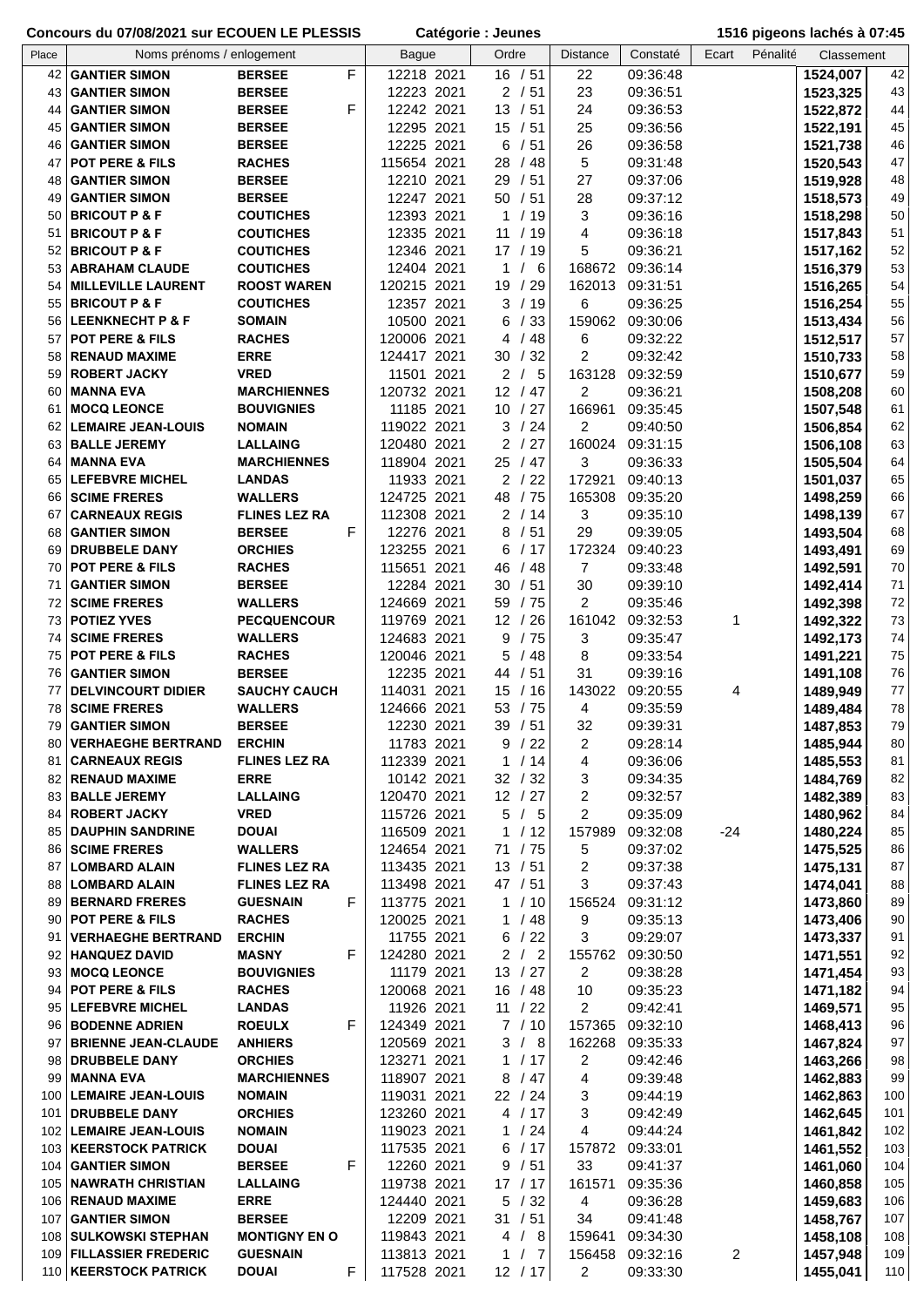|            | CONCOUTS OU 07/00/2021 SUI ECODEN LE FLESSIS         |                                              |    | Calegorie . Jedites        |                |                    |                              |                      |                   | <b>USID PIGEOIIS IQUIES Q UT.43</b> |            |
|------------|------------------------------------------------------|----------------------------------------------|----|----------------------------|----------------|--------------------|------------------------------|----------------------|-------------------|-------------------------------------|------------|
| Place      | Noms prénoms / enlogement                            |                                              |    | <b>Bague</b>               | Ordre          |                    | <b>Distance</b>              | Constaté             | Ecart<br>Pénalité | Classement                          |            |
| 111        | <b>POTIEZ YVES</b>                                   | <b>PECQUENCOUR</b>                           |    | 119766 2021                |                | 21 / 26            | $\overline{2}$               | 09:35:42             | 1                 | 1454,359                            | 111        |
| 112        | <b>MOURETTE JEAN-CLAUD</b>                           | <b>WAZIERS</b>                               |    | 117029 2021                |                | 15 / 23            | 159588                       | 09:34:49             |                   | 1453,222                            | 112        |
| 113        | <b>NAWRATH CHRISTIAN</b>                             | <b>LALLAING</b>                              |    | 119731 2021                |                | 13 / 17            | 2                            | 09:36:17             |                   | 1451,888                            | 113        |
| 114        | <b>NAWRATH CHRISTIAN</b>                             | <b>LALLAING</b>                              |    | 119723 2021                | 3              | /17                | 3                            | 09:36:18             |                   | 1451,671                            | 114        |
|            | 115   RENAUD MAXIME                                  | <b>ERRE</b>                                  |    | 10105 2021                 | 11             | /32                | 5                            | 09:37:08             |                   | 1451,004                            | 115        |
|            | 116   GANTIER SIMON                                  | <b>BERSEE</b>                                |    | 12212 2021                 | 43             | /51                | 35                           | 09:42:27             |                   | 1450,693                            | 116        |
| 117        | <b>MOURETTE JEAN-CLAUD</b>                           | F<br><b>WAZIERS</b>                          |    | 117019 2021                | 6              | /23                | 2                            | 09:35:01             |                   | 1450,580                            | 117        |
| 118        | <b>SCIME FRERES</b>                                  | <b>WALLERS</b>                               |    | 124680 2021                | 28             | /75                | 6                            | 09:39:00             |                   | 1450,070                            | 118        |
| 119        | <b>POTIEZ YVES</b>                                   | <b>PECQUENCOUR</b>                           |    | 119745 2021                | 5              | /26                | 3                            | 09:36:09             | 1                 | 1448,473                            | 119        |
| 120        | <b>SAVARY P&amp;F</b>                                | <b>SOMAIN</b>                                |    | 121459 2021                | 6              | /24                |                              | 160624 09:35:56      |                   | 1447,932                            | 120        |
| 121        | <b>BONHOMME ROMUALD</b>                              |                                              |    | 124106 2021                | 6              | /11                | 158692                       | 09:34:40             |                   | 1447,039                            | 121        |
| 122        | <b>BRICOUT P &amp; F</b>                             | <b>COUTICHES</b>                             |    | 12372 2021                 | 8              | /19                | 7                            | 09:41:45             |                   | 1446,989                            | 122        |
|            | 123 BALLE JEREMY                                     | <b>LALLAING</b>                              |    | 120489 2021<br>119008 2021 | 16<br>18       | /27<br>/24         | 3<br>5                       | 09:35:39             |                   | 1446,217                            | 123<br>124 |
|            | 124   LEMAIRE JEAN-LOUIS<br>125   RENAUD MAXIME      | <b>NOMAIN</b><br><b>ERRE</b>                 |    | 4018115 2021               | 16             | /32                | 6                            | 09:45:46<br>09:37:41 |                   | 1445,299<br>1443,922                | 125        |
| 126        | <b>DELEMARLE RENE</b>                                | <b>FLINES LEZ RA</b>                         |    | 123480 2021                | $\mathbf 1$    | 6                  | 165394                       | 09:39:33             |                   | 1443,858                            | 126        |
| 127        | <b>VAN DAMME LUCIEN</b>                              | <b>ERCHIN</b>                                |    | 119893 2021                |                | 27 / 30            | 154018                       | 09:31:45             | -4                | 1443,808                            | 127        |
| 128        | <b>VERHAEGHE BERTRAND</b>                            | <b>ERCHIN</b>                                |    | 11801 2021                 |                | 7/22               | 4                            | 09:31:16             |                   | 1443,528                            | 128        |
| 129        | <b>LEMAIRE JEAN-LOUIS</b>                            | <b>NOMAIN</b>                                |    | 119009 2021                | 20             | /24                | 6                            | 09:45:55             |                   | 1443,506                            | 129        |
| 130        | <b>BOUABDALLAH AHMED</b>                             | <b>GUESNAIN</b>                              |    | 11652 2021                 | $\mathbf{1}$   | - 9                | 156151                       | 09:33:14             |                   | 1442,725                            | 130        |
| 131        | <b>BOUABDALLAH AHMED</b>                             | <b>GUESNAIN</b>                              |    | 11658 2021                 | 3              | - 9<br>$\prime$    | 2                            | 09:33:19             |                   | 1441,615                            | 131        |
| 132        | <b>LEMAIRE JEAN-LOUIS</b>                            | <b>NOMAIN</b>                                |    | 119006 2021                |                | 24 / 24            | $\overline{7}$               | 09:46:10             |                   | 1440,528                            | 132        |
|            | 133   DECROIX DANY                                   | <b>FLINES LEZ RA</b>                         |    | 113517 2021                |                | 4 / 15             | 164995                       | 09:39:34             |                   | 1440,165                            | 133        |
| 134        | <b>POT PERE &amp; FILS</b>                           | <b>RACHES</b>                                |    | 120017 2021                | 11             | / 48               | 11                           | 09:37:46             |                   | 1440,088                            | 134        |
|            | 135 DELEMARLE RENE                                   | <b>FLINES LEZ RA</b>                         |    | 123460 2021                | 5              | - 6<br>$\prime$    | $\overline{c}$               | 09:39:55             |                   | 1439,251                            | 135        |
|            | 136 BOCQUILLION A & N                                | <b>HORNAING</b>                              |    | 124480 2021                | 5              | /27                | 163925                       | 09:38:54             |                   | 1439,201                            | 136        |
| 137        | <b>ANSART DOMINIQUE</b>                              | <b>GUESNAIN</b><br>F<br><b>GUESNAIN</b><br>F |    | 113874 2021                | 13             | /31                | 156269                       | 09:33:36             |                   | 1438,941                            | 137        |
| 138<br>139 | <b>ANSART DOMINIQUE</b><br><b>DURET JEAN-MARIE</b>   | <b>RACHES</b>                                |    | 113893 2021<br>120524 2021 | 15<br>6        | /31<br>/6          | 2<br>2                       | 09:33:37<br>09:38:36 |                   | 1438,720                            | 138<br>139 |
| 140        | <b>MOURETTE JEAN-CLAUD</b>                           | <b>WAZIERS</b>                               |    | 117017 2021                | 11             | /23                | 3                            | 09:36:03             |                   | 1438,441<br>1437,082                | 140        |
| 141        | <b>LEFEBVRE MICHEL</b>                               | <b>LANDAS</b>                                |    | 11928 2021                 | 9              | /22                | 3                            | 09:45:25             |                   | 1436,210                            | 141        |
|            | 142   RENAUD MAXIME                                  | <b>ERRE</b>                                  |    | 10143 2021                 | 1              | /32                | $\overline{7}$               | 09:38:20             |                   | 1435,641                            | 142        |
|            | 143   POT PERE & FILS                                | <b>RACHES</b>                                |    | 120058 2021                | 40             | /48                | 12                           | 09:38:10             |                   | 1434,998                            | 143        |
| 144        | <b>KEERSTOCK PATRICK</b>                             | F<br><b>DOUAI</b>                            |    | 117545 2021                | 3              | /17                | 3                            | 09:35:02             |                   | 1434,765                            | 144        |
| 145        | <b>RENAUD MAXIME</b>                                 | <b>ERRE</b>                                  |    | 10134 2021                 | 21             | /32                | 8                            | 09:38:26             |                   | 1434,375                            | 145        |
| 146        | <b>RENAUD MAXIME</b>                                 | <b>ERRE</b>                                  |    | 10127 2021                 |                | 7/32               | 9                            | 09:38:37             |                   | 1432,061                            | 146        |
| 147        | <b>POT PERE &amp; FILS</b>                           | <b>RACHES</b>                                |    | 115659 2021                |                | 22 / 48            | 13                           | 09:38:24             |                   | 1432,045                            | 147        |
|            | 148 WAUTIER GILBERT                                  | <b>ORCHIES</b>                               |    | 11281 2021                 | 8 /            | 8                  | 171723                       | 09:45:00             |                   | 1431,025                            | 148        |
|            | 149   VERHAEGHE BERTRAND                             | <b>ERCHIN</b>                                |    | 11771 2021                 |                | 5/22               | 5                            | 09:32:14             |                   | 1430,516                            | 149        |
|            | 150 LEFEBVRE MICHEL                                  | <b>LANDAS</b>                                |    | 11950 2021                 |                | 3/22               | 4                            | 09:45:54             |                   | 1430,468                            | 150        |
|            | 151   VERHAEGHE BERTRAND<br>152   SAVARY P&F         | <b>ERCHIN</b>                                |    | 11818 2021                 | 3              | 2/22<br>/24        | 6                            | 09:32:17<br>09:37:28 |                   | 1429,849                            | 151<br>152 |
|            | 153 LEENKNECHT P & F                                 | <b>SOMAIN</b><br><b>SOMAIN</b>               |    | 121454 2021<br>10419 2021  | 30             | /33                | 2<br>2                       | 09:36:23             |                   | 1428,192<br>1428,059                | 153        |
|            | 154 MILLEVILLE LAURENT                               | <b>ROOST WAREN</b>                           |    | 120213 2021                |                | 3 / 29             | 2                            | 09:38:27             |                   | 1428,056                            | 154        |
|            | 155   MANNA EVA                                      | <b>MARCHIENNES</b>                           | F. | 118902 2021                | 3              | / 47               | 5                            | 09:42:40             |                   | 1427,243                            | 155        |
|            | 156   CARNEAUX REGIS                                 | <b>FLINES LEZ RA</b>                         |    | 112611 2021                |                | 9 / 14             | 5                            | 09:40:39             |                   | 1427,107                            | 156        |
| 157        | <b>SAVARY P&amp;F</b>                                | <b>SOMAIN</b>                                |    | 121457 2021                |                | 2/24               | 3                            | 09:37:36             |                   | 1426,500                            | 157        |
| 158        | <b>TIBERGHIEN JEAN-JACQ</b>                          | <b>BOUVIGNIES</b>                            |    | 120712 2021                | 3              | /56                | $\overline{\mathbf{c}}$      | 09:42:16             |                   | 1426,415                            | 158        |
| 159        | <b>TIBERGHIEN JEAN-JACQ</b>                          | <b>BOUVIGNIES</b>                            |    | 11902 2021                 |                | 42 / 56            | 3                            | 09:42:17             |                   | 1426,212                            | 159        |
|            | 160   ABRAHAM CLAUDE                                 | <b>COUTICHES</b>                             |    | 12407 2021                 | $\overline{2}$ | - 6                | $\overline{c}$               | 09:43:17             |                   | 1425,999                            | 160        |
|            | 161   DURET JEAN-MARIE                               | <b>RACHES</b>                                |    | 120503 2021                | 3              | /6                 | 3                            | 09:39:39             |                   | 1425,268                            | 161        |
|            | 162 BOCQUILLION A & N                                | <b>HORNAING</b>                              |    | 124035 2021                |                | 17 / 27            | 2                            | 09:40:01             |                   | 1425,228                            | 162        |
|            | 163   MILLEVILLE LAURENT                             | <b>ROOST WAREN</b><br>-F                     |    | 120203 2021                |                | 23 / 29            | 3                            | 09:38:41             |                   | 1425,125                            | 163        |
|            | 164   TIBERGHIEN JEAN-JACQ<br>165   ANSART DOMINIQUE | <b>BOUVIGNIES</b><br><b>GUESNAIN</b>         |    | 11862 2021<br>113861 2021  |                | 38 / 56<br>17 / 31 | 4<br>3                       | 09:42:24<br>09:34:43 |                   | 1424,795                            | 164<br>165 |
|            | 166   DELABY LUCIEN                                  | <b>MASNY</b>                                 |    | 10362 2021                 |                | 1/9                | 158131                       | 09:36:02             |                   | 1424,295<br>1424,175                | 166        |
| 167        | <b>LEMAIRE JEAN-LOUIS</b>                            | <b>NOMAIN</b>                                |    | 119001 2021                |                | 5/24               | 8                            | 09:47:41             |                   | 1422,719                            | 167        |
|            | 168 DEPOORTERE GILBERT                               | <b>WANDIGNIES HA</b>                         |    | 10059 2021                 | 6              | /50                |                              | 165842 09:41:35      |                   | 1422,518                            | 168        |
|            | 169 BRICOUT P & F                                    | <b>COUTICHES</b>                             |    | 12385 2021                 |                | 10 / 19            | 8                            | 09:43:48             |                   | 1422,020                            | 169        |
|            | 170 POT PERE & FILS                                  | <b>RACHES</b>                                |    | 120045 2021                |                | 26 / 48            | 14                           | 09:39:16             |                   | 1421,184                            | 170        |
| 171        | <b>ADAMO V&amp;D</b>                                 | <b>WASNES AU BA</b>                          |    | 121309 2021                |                | 12 / 35            | 151231                       | 09:31:25             |                   | 1421,121                            | 171        |
|            | 172   SAVARY P&F                                     | <b>SOMAIN</b>                                |    | 121475 2021                |                | 12 / 24            | 4                            | 09:38:05             |                   | 1420,403                            | 172        |
|            | 173 POT PERE & FILS                                  | <b>RACHES</b>                                |    | 120007 2021                |                | 7/48               | 15                           | 09:39:24             |                   | 1419,527                            | 173        |
|            | 174   LOMBARD ALAIN                                  | <b>FLINES LEZ RA</b>                         |    | 113423 2021                | 24 / 51        |                    | 4                            | 09:42:03             |                   | 1419,470                            | 174        |
|            | 175 POT PERE & FILS                                  | <b>RACHES</b>                                |    | 120034 2021                |                | 30 / 48            | 16                           | 09:39:26             |                   | 1419,114                            | 175        |
|            | 176 POT PERE & FILS                                  | <b>RACHES</b>                                |    | 120015 2021                | 9              | / 48               | 17                           | 09:39:27             |                   | 1418,907                            | 176        |
| 177        | <b>LOMBARD ALAIN</b><br>178 BERNARD FRERES           | <b>FLINES LEZ RA</b><br><b>GUESNAIN</b>      |    | 113434 2021                |                | 16 / 51<br>3 / 10  | 5<br>$\overline{\mathbf{c}}$ | 09:42:06             |                   | 1418,864                            | 177        |
|            | 179 LOMBARD ALAIN                                    | <b>FLINES LEZ RA</b>                         |    | 113748 2021<br>113437 2021 |                | 10 / 51            | 6                            | 09:35:20<br>09:42:13 |                   | 1418,646<br>1417,452                | 178<br>179 |
|            |                                                      |                                              |    |                            |                |                    |                              |                      |                   |                                     |            |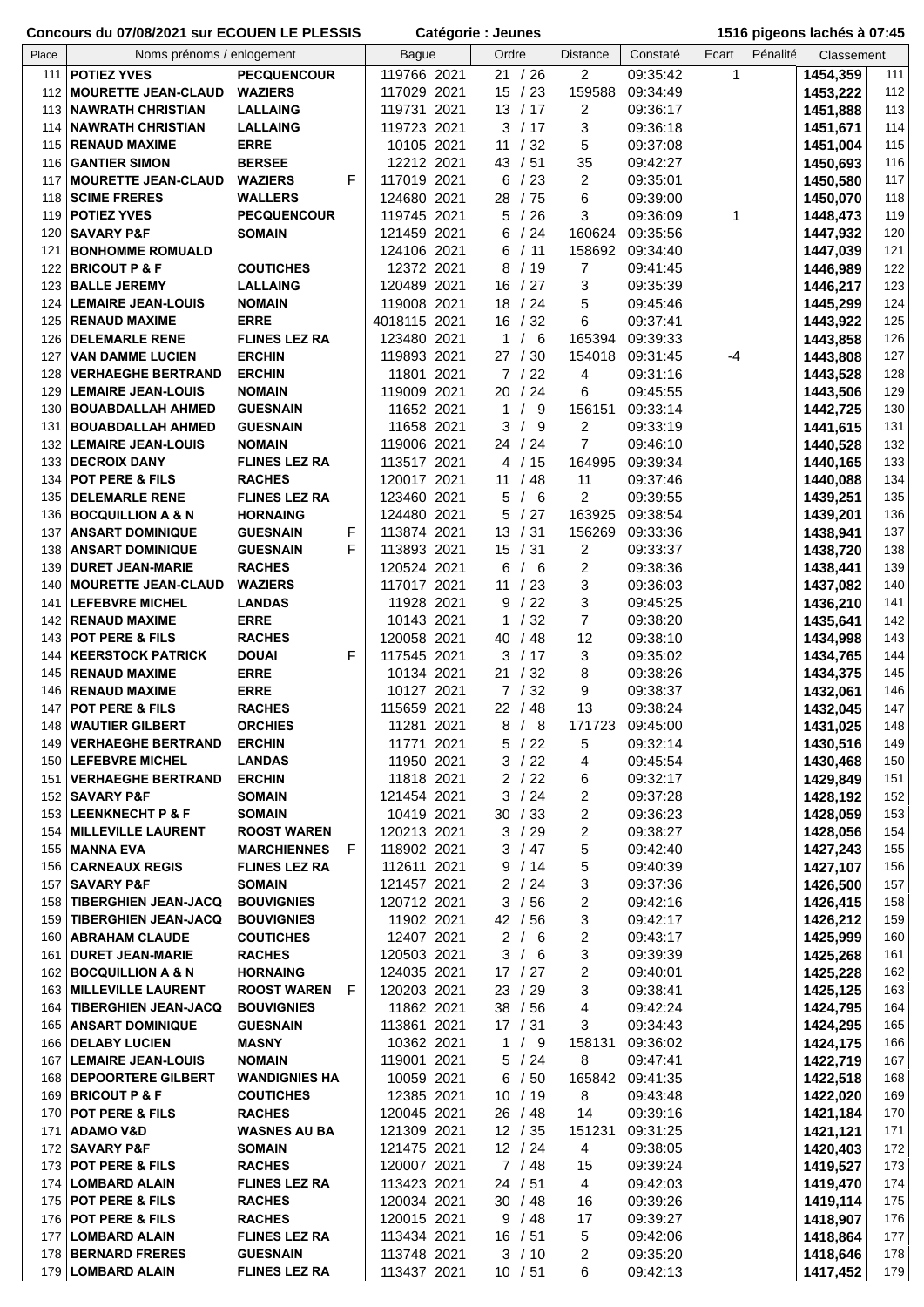| Place      | Noms prénoms / enlogement                               |                                         |        | <b>Bague</b>               | Ordre                  | <b>Distance</b>      | Constaté             | Ecart | Pénalité | Classement           |            |
|------------|---------------------------------------------------------|-----------------------------------------|--------|----------------------------|------------------------|----------------------|----------------------|-------|----------|----------------------|------------|
| 180        | <b>DEPOORTERE GILBERT</b>                               | <b>WANDIGNIES HA F</b>                  |        | 10044 2021                 | 45 / 50                | $\overline{2}$       | 09:42:10             |       |          | 1415,436             | 180        |
| 181        | <b>POT PERE &amp; FILS</b>                              | <b>RACHES</b>                           |        | 115653 2021                | 35 / 48                | 18                   | 09:39:44             |       |          | 1415,403             | 181        |
| 182        | <b>WAUTIER GILBERT</b>                                  | <b>ORCHIES</b>                          |        | 11284 2021                 | 2<br>/8                | 2                    | 09:46:20             |       |          | 1415,299             | 182        |
| 183        | <b>POT PERE &amp; FILS</b>                              | <b>RACHES</b>                           |        | 120001 2021                | 13 / 48                | 19                   | 09:39:47             |       |          | 1414,787             | 183        |
| 184<br>185 | <b>VAN DAMME LUCIEN</b><br><b>GANTIER SIMON</b>         | <b>ERCHIN</b><br><b>BERSEE</b>          | F      | 11446 2021<br>12310 2021   | 5<br>/30<br>24 / 51    | $\overline{2}$<br>36 | 09:33:57<br>09:45:27 | -4    |          | 1414,635             | 184<br>185 |
| 186        | <b>RENAUD MAXIME</b>                                    | <b>ERRE</b>                             |        | 10128 2021                 | 12 / 32                | 10                   | 09:40:05             |       |          | 1414,562<br>1413,810 | 186        |
| 187        | <b>POT PERE &amp; FILS</b>                              | <b>RACHES</b>                           |        | 120066 2021                | 23<br>/48              | 20                   | 09:39:53             |       |          | 1413,555             | 187        |
| 188        | <b>GANTIER SIMON</b>                                    | <b>BERSEE</b>                           |        | 12291 2021                 | 5<br>/51               | 37                   | 09:45:35             |       |          | 1412,997             | 188        |
| 189        | <b>GANTIER SIMON</b>                                    | <b>BERSEE</b>                           |        | 12227 2021                 | 48 / 51                | 38                   | 09:45:36             |       |          | 1412,802             | 189        |
| 190        | <b>ROMANOWICZ ALAIN</b>                                 | <b>BRUILLE LEZ M</b>                    |        | 125947 2021                | 8<br>/20               | 159427               | 09:37:50             |       |          | 1412,756             | 190        |
| 191        | <b>BOCQUILLION A &amp; N</b>                            | <b>HORNAING</b>                         |        | 124051 2021                | 13<br>/27              | 3                    | 09:41:03             |       |          | 1412,537             | 191        |
| 192<br>193 | <b>VERHAEGHE BERTRAND</b><br><b>DRUBBELE DANY</b>       | <b>ERCHIN</b><br><b>ORCHIES</b>         |        | 11766 2021<br>123274 2021  | /22<br>21<br>3<br>/17  | 7<br>4               | 09:33:46<br>09:47:14 |       |          | 1410,349             | 192<br>193 |
| 194        | <b>ROMANOWICZ ALAIN</b>                                 | <b>BRUILLE LEZ M</b>                    |        | 125950 2021                | 2/20                   | 2                    | 09:38:08             |       |          | 1409,795<br>1409,008 | 194        |
| 195        | <b>POTIEZ YVES</b>                                      | <b>PECQUENCOUR</b>                      |        | 119743 2021                | /26<br>20              | 4                    | 09:39:16             | 1     |          | 1408,974             | 195        |
| 196        | <b>TIBERGHIEN JEAN-JACQ</b>                             | <b>BOUVIGNIES</b>                       |        | 11843 2021                 | 12 <sup>°</sup><br>/56 | 5                    | 09:43:45             |       |          | 1408,597             | 196        |
| 197        | <b>DUPIRE YVES</b>                                      | <b>BUGNICOURT</b>                       |        | 12473 2021                 | 15<br>/41              | $\overline{c}$       | 09:32:04             |       |          | 1408,352             | 197        |
| 198        | <b>SCIME FRERES</b>                                     | <b>WALLERS</b>                          |        | 124711 2021                | 63<br>/75              | 7                    | 09:42:31             |       |          | 1406,677             | 198        |
| 199        | <b>DUPIRE YVES</b>                                      | <b>BUGNICOURT</b>                       |        | 12497 2021                 | 4<br>/41               | 3                    | 09:32:14             |       |          | 1406,163             | 199        |
| 200<br>201 | <b>LEFEBVRE MICHEL</b><br><b>CARNEAUX REGIS</b>         | <b>LANDAS</b><br><b>FLINES LEZ RA</b>   |        | 11974 2021<br>112307 2021  | /22<br>19<br>/14<br>4  | 5<br>6               | 09:48:01<br>09:42:24 |       |          | 1405,852             | 200<br>201 |
| 202        | <b>TIBERGHIEN JEAN-JACQ</b>                             | <b>BOUVIGNIES</b>                       |        | 11886 2021                 | /56<br>40              | 6                    | 09:44:01             |       |          | 1405,834<br>1405,441 | 202        |
| 203        | <b>MOCQ LEONCE</b>                                      | <b>BOUVIGNIES</b>                       |        | 11182 2021                 | 12 / 27                | 3                    | 09:43:53             |       |          | 1404,410             | 203        |
| 204        | <b>RENAUD MAXIME</b>                                    | <b>ERRE</b>                             |        | 10146 2021                 | 28 / 32                | 11                   | 09:40:54             |       |          | 1403,848             | 204        |
| 205        | <b>ROMANOWICZ ALAIN</b>                                 | <b>BRUILLE LEZ M</b>                    |        | 125970 2021                | /20<br>$\mathbf{7}$    | 3                    | 09:38:35             |       |          | 1403,427             | 205        |
| 206        | <b>DUPIRE YVES</b>                                      | <b>BUGNICOURT</b>                       |        | 12480 2021                 | 31<br>/41              | 4                    | 09:32:27             |       |          | 1403,327             | 206        |
| 207        | <b>BRIENNE JEAN-CLAUDE</b>                              | <b>ANHIERS</b>                          |        | 120584 2021                | 4<br>- 8               | 2                    | 09:40:43             |       |          | 1402,287             | 207        |
| 208<br>209 | <b>ANSART DOMINIQUE</b><br><b>BOCQUILLION A &amp; N</b> | <b>GUESNAIN</b><br><b>HORNAING</b>      |        | 113897 2021<br>124461 2021 | 18<br>/31<br>/27<br>3  | 4<br>4               | 09:36:29<br>09:41:58 |       |          | 1401,725             | 208<br>209 |
| 210        | <b>DUPIRE YVES</b>                                      | <b>BUGNICOURT</b>                       |        | 114012 2021                | 20/41                  | 5                    | 09:32:36             |       |          | 1401,467<br>1401,370 | 210        |
| 211        | <b>NEVE JEAN</b>                                        | <b>MARCHIENNES</b>                      |        | 113205 2021                | 8<br>25<br>$\prime$    | 165776               | 09:43:18             |       |          | 1401,318             | 211        |
| 212        | <b>BRIENNE JEAN-CLAUDE</b>                              | <b>ANHIERS</b>                          |        | 115951 2021                | $_{\rm 8}$<br>8        | 3                    | 09:40:49             |       |          | 1401,076             | 212        |
| 213        | <b>BODENNE ADRIEN</b>                                   | <b>ROEULX</b>                           | F      | 124346 2021                | 8<br>/10               | 2                    | 09:37:20             |       |          | 1400,875             | 213        |
| 214        | <b>TIBERGHIEN JEAN-JACQ</b>                             | <b>BOUVIGNIES</b>                       |        | 119222 2021                | 23<br>/56              | 7                    | 09:44:25             |       |          | 1400,734             | 214        |
| 215        | <b>TIBERGHIEN JEAN-JACQ</b>                             | <b>BOUVIGNIES</b>                       |        | 11877 2021                 | 52<br>/56              | 8                    | 09:44:28             |       |          | 1400,147             | 215        |
| 216<br>217 | <b>BOCQUILLION A &amp; N</b><br><b>ROMANOWICZ ALAIN</b> | <b>HORNAING</b><br><b>BRUILLE LEZ M</b> |        | 124002 2021<br>125973 2021 | 22<br>/27<br>4 / 20    | 5<br>4               | 09:42:05<br>09:38:52 |       |          | 1400,071<br>1399,935 | 216<br>217 |
|            | 218 SAVARY P&F                                          | <b>SOMAIN</b>                           |        | 102298 2021                | 8 / 24                 | 5                    | 09:39:46             |       |          | 1399,570             | 218        |
| 219        | <b>TIBERGHIEN JEAN-JACQ</b>                             | <b>BOUVIGNIES</b>                       |        | 11871 2021                 | 34 / 56                | 9                    | 09:44:31             |       |          | 1399,562             | 219        |
| 220        | <b>BERNARD FRERES</b>                                   | <b>GUESNAIN</b>                         | F      | 113758 2021                | 8 / 10                 | 3                    | 09:36:54             |       |          | 1398,784             | 220        |
| 221        | <b>TIBERGHIEN JEAN-JACQ</b>                             | <b>BOUVIGNIES</b>                       |        | 178756 2021                | 53 / 56                | 10                   | 09:44:36             |       |          | 1398,586             | 221        |
| 222        | <b>ANSART DOMINIQUE</b>                                 | <b>GUESNAIN</b>                         |        | 113886 2021                | 7 / 31                 | 5                    | 09:36:45             |       |          | 1398,380             | 222        |
| 223        | <b>BRIENNE JEAN-CLAUDE</b><br>224   MOCQ LEONCE         | <b>ANHIERS</b><br><b>BOUVIGNIES</b>     |        | 120592 2021<br>118934 2021 | 7/8<br>15 / 27         | 4<br>4               | 09:41:06<br>09:44:29 |       |          | 1397,657<br>1397,358 | 223<br>224 |
|            | 225   BRIENNE JEAN-CLAUDE                               | <b>ANHIERS</b>                          |        | 120575 2021                | 2/8                    | 5                    | 09:41:08             |       |          | 1397,256             | 225        |
|            | 226   BRIENNE JEAN-CLAUDE                               | <b>ANHIERS</b>                          |        | 120568 2021                | 1 / 8                  | 6                    | 09:41:09             |       |          | 1397,055             | 226        |
|            | 227 LEFEBVRE MICHEL                                     | <b>LANDAS</b>                           |        | 12005 2021                 | 10 / 22                | 6                    | 09:48:50             |       |          | 1396,579             | 227        |
|            | 228 CARNEAUX REGIS                                      | <b>FLINES LEZ RA</b>                    |        | 121989 2021                | 6 / 14                 | $\overline{7}$       | 09:43:13             |       |          | 1396,122             | 228        |
|            | 229 GOUDALIER FRERES                                    | <b>WANDIGNIES HA</b>                    |        | 125171 2021                | 20 / 24                | 165530               | 09:43:38             |       |          | 1395,307             | 229        |
|            | 230 NAWRATH CHRISTIAN<br><b>LEENKNECHT P &amp; F</b>    | <b>LALLAING</b><br><b>SOMAIN</b>        |        | 119729 2021                | 2/17<br>23 / 33        | 4                    | 09:40:51             |       |          | 1394,656             | 230<br>231 |
| $231 \mid$ | 232 DANIELEWSKI DANY                                    | <b>FENAIN</b>                           | F      | 10455 2021<br>180112 2021  | 9<br>/14               | 3<br>162348          | 09:39:05<br>09:41:28 |       |          | 1394,261<br>1393,943 | 232        |
|            | 233 NAWRATH CHRISTIAN                                   | <b>LALLAING</b>                         |        | 119733 2021                | 5<br>/17               | 5                    | 09:40:56             |       |          | 1393,654             | 233        |
|            | 234   ANSART DOMINIQUE                                  | <b>GUESNAIN</b>                         |        | 113875 2021                | 20 / 31                | 6                    | 09:37:08             |       |          | 1393,599             | 234        |
|            | 235   BALLE JEREMY                                      | <b>LALLAING</b>                         |        | 120597 2021                | 1 / 27                 | 4                    | 09:39:51             |       |          | 1393,330             | 235        |
|            | 236   NAWRATH CHRISTIAN                                 | <b>LALLAING</b>                         |        | 119724 2021                | 8<br>/ 17              | 6                    | 09:40:59             |       |          | 1393,053             | 236        |
| 237        | <b>DAUPHIN SANDRINE</b>                                 | <b>DOUAI</b>                            |        | 116010 2021                | 5/12                   | 2                    | 09:38:49             | $-24$ |          | 1393,033             | 237        |
| 239        | 238 LEENKNECHT P & F<br><b>DANIELEWSKI DANY</b>         | <b>SOMAIN</b><br><b>FENAIN</b>          | F<br>F | 10409 2021<br>122160 2021  | /33<br>9<br>/14<br>3   | 4<br>2               | 09:39:13<br>09:41:36 |       |          | 1392,633<br>1392,349 | 238<br>239 |
| 240        | <b>MANNA EVA</b>                                        | <b>MARCHIENNES</b>                      | F      | 118910 2021                | 41 / 47                | 6                    | 09:45:37             |       |          | 1392,336             | 240        |
| 241        | <b>LEENKNECHT P &amp; F</b>                             | <b>SOMAIN</b>                           |        | 124890 2021                | 4 / 33                 | 5                    | 09:39:15             |       |          | 1392,227             | 241        |
|            | 242   VERHAEGHE BERTRAND                                | <b>ERCHIN</b>                           |        | 11807 2021                 | 14 / 22                | 8                    | 09:35:11             |       |          | 1392,216             | 242        |
|            | 243 DAUPHIN SANDRINE                                    | <b>DOUAI</b>                            |        | 116511 2021                | 8<br>/12               | 3                    | 09:38:53             | $-24$ |          | 1392,214             | 243        |
|            | 244   TIBERGHIEN JEAN-JACQ                              | <b>BOUVIGNIES</b>                       |        | 11872 2021                 | 29/56                  | 11                   | 09:45:09             |       |          | 1392,184             | 244        |
|            | 245   <b>SAVARY P&amp;F</b><br>246   SZPERKA STANISLAS  | <b>SOMAIN</b><br><b>MONTIGNY EN O</b>   |        | 121471 2021<br>115088 2021 | 21 / 24<br>7/8         | 6<br>159235          | 09:40:23<br>09:39:26 |       |          | 1392,090<br>1391,508 | 245<br>246 |
| 247        | <b>DANIELEWSKI DANY</b>                                 | <b>FENAIN</b>                           |        | 180266 2021                | 14 / 14                | 3                    | 09:41:41             |       |          | 1391,355             | 247        |
|            | 248 POT PERE & FILS                                     | <b>RACHES</b>                           |        | 120018 2021                | 25 / 48                | 21                   | 09:41:45             |       |          | 1390,955             | 248        |
|            |                                                         |                                         |        |                            |                        |                      |                      |       |          |                      |            |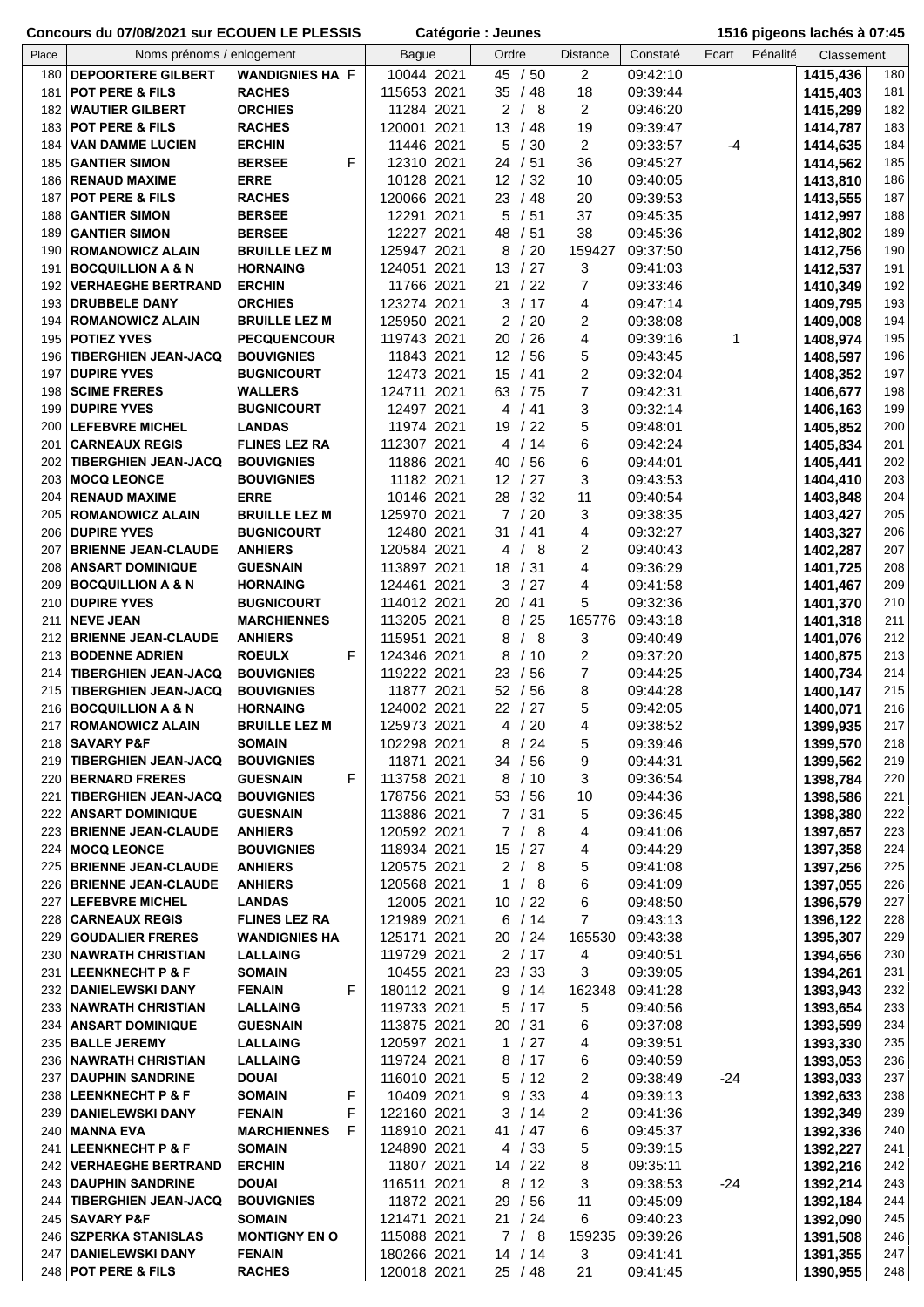|       | Concours du 07/08/2021 sur ECOUEN LE PLESSIS       |                                 |    | Catégorie : Jeunes         |                              |  |                              | 1516 pigeons lachés à 07:45 |       |          |                      |            |
|-------|----------------------------------------------------|---------------------------------|----|----------------------------|------------------------------|--|------------------------------|-----------------------------|-------|----------|----------------------|------------|
| Place | Noms prénoms / enlogement                          |                                 |    | <b>Bague</b>               | Ordre                        |  | <b>Distance</b>              | Constaté                    | Ecart | Pénalité | Classement           |            |
| 249   | <b>DESOR MARC</b>                                  | <b>ERRE</b>                     |    | 125415 2021                | 12 / 13                      |  | 161910                       | 09:41:27                    |       |          | 1390,382             | 249        |
| 250   | <b>LOMBARD ALAIN</b>                               | <b>FLINES LEZ RA</b>            |    | 113461 2021                | 17 / 51                      |  | 7                            | 09:44:36                    |       |          | 1389,205             | 250        |
| 251   | <b>POT PERE &amp; FILS</b>                         | <b>RACHES</b>                   |    | 120043 2021                | 20/48                        |  | 22                           | 09:41:58                    |       |          | 1388,378             | 251        |
|       | 252 POTEAUX JULES                                  | <b>FENAIN</b>                   |    | 121562 2021                | 8 / 10                       |  | 161522                       | 09:41:21                    |       |          | 1388,242             | 252        |
| 253   | <b>POT PERE &amp; FILS</b>                         | <b>RACHES</b>                   |    | 120029 2021                | 43 / 48                      |  | 23                           | 09:41:59                    |       |          | 1388,180             | 253        |
| 254   | POT PERE & FILS                                    | <b>RACHES</b>                   |    | 115652 2021                | 2 / 48                       |  | 24                           | 09:41:59                    |       |          | 1388,180             | 254        |
| 255   | <b>DAUPHIN SANDRINE</b>                            | <b>DOUAI</b>                    |    | 116019 2021                | 11<br>/12                    |  | 4                            | 09:39:15                    | $-24$ |          | 1387,732             | 255        |
| 256   | <b>DANIELEWSKI DANY</b>                            | <b>FENAIN</b>                   |    | 121095 2021                | 11<br>/14                    |  | 4                            | 09:42:03                    |       |          | 1386,997             | 256        |
| 257   | POT PERE & FILS                                    | <b>RACHES</b>                   |    | 120055 2021                | 37 / 48                      |  | 25                           | 09:42:07                    |       |          | 1386,600             | 257        |
| 258   | <b>MANNA EVA</b>                                   | <b>MARCHIENNES</b>              |    | 120767 2021                | 29<br>/47                    |  | $\overline{7}$               | 09:46:08                    |       |          | 1386,397             | 258        |
| 259   | POT PERE & FILS                                    | <b>RACHES</b>                   |    | 120008 2021                | 29<br>/48                    |  | 26                           | 09:42:09                    |       |          | 1386,205             | 259        |
| 260   | <b>POT PERE &amp; FILS</b>                         | <b>RACHES</b>                   |    | 120042 2021                | 32 / 48                      |  | 27                           | 09:42:10                    |       |          | 1386,008             | 260        |
| 261   | <b>DELPLANQUE PATRICK</b>                          | <b>BEUVRY LA FOR</b>            |    | 113302 2021                | 11 / 12                      |  | 170318                       | 09:47:58                    |       |          | 1385,074             | 261        |
| 262   | <b>DE CESARE CH &amp; CE</b>                       | <b>HORNAING</b>                 |    | 183275 2021                | 15 / 15                      |  | 3                            | 09:43:26                    |       |          | 1384,610             | 262        |
| 263   | <b>RENAUD MAXIME</b>                               | <b>ERRE</b>                     |    | 4018120 2021               | 14 / 32                      |  | 12                           | 09:42:31                    |       |          | 1384,535             | 263        |
| 264   | <b>FAVA BENJAMIN</b>                               | <b>GUESNAIN</b>                 |    | 114499 2021                | 13 / 24                      |  | 156018                       | 09:37:52                    | $-10$ |          | 1384,392             | 264        |
| 265   | <b>DEPOORTERE GILBERT</b>                          | <b>WANDIGNIES HA</b>            |    | 10065 2021                 | 27/50                        |  | 3                            | 09:44:48                    |       |          | 1384,323             | 265        |
| 266   | <b>DE CESARE CH &amp; CE</b>                       | <b>HORNAING</b>                 |    | 125352 2021                | 12 / 15                      |  | 4                            | 09:43:29                    |       |          | 1384,025             | 266        |
| 267   | <b>DEFRETIN YVES</b>                               | <b>RUMEGIES</b>                 |    | 12034 2021                 | 1 / 19                       |  | 176298                       | 09:52:23                    |       |          | 1383,995             | 267        |
| 268   | <b>DEPOORTERE GILBERT</b>                          | <b>WANDIGNIES HA</b>            |    | 124848 2021                | 12 / 50                      |  | 4                            | 09:44:52                    |       |          | 1383,553             | 268        |
| 269   | <b>DEPOORTERE GILBERT</b>                          | <b>WANDIGNIES HA</b>            |    | 10043 2021                 | 42 / 50                      |  | 5                            | 09:44:52                    |       |          | 1383,553             | 269        |
| 270   | <b>MARTIN LUDOVIC</b>                              | <b>WANDIGNIES HA</b>            |    | 121963 2021                | 3/6                          |  | 165989                       | 09:44:58                    |       |          | 1383,449             | 270        |
| 271   | <b>MANNA EVA</b>                                   | <b>MARCHIENNES F</b>            |    | 123767 2021                | 6<br>/47                     |  | 8                            | 09:46:24                    |       |          | 1383,352             | 271        |
| 272   | DEPOORTERE GILBERT                                 | <b>WANDIGNIES HA</b>            |    | 124986 2021                | 49 / 50                      |  | 6                            | 09:44:54                    |       |          | 1383,169             | 272        |
| 273   | <b>MANNA EVA</b>                                   | <b>MARCHIENNES</b><br>- F       |    | 123514 2021                | 13<br>/47                    |  | 9                            | 09:46:26                    |       |          | 1382,972             | 273        |
| 274   | <b>DEPOORTERE GILBERT</b>                          | <b>WANDIGNIES HA F</b>          |    | 10034 2021                 | 35<br>/50                    |  | 7                            | 09:44:56                    |       |          | 1382,784             | 274        |
| 275   | <b>MANNA EVA</b>                                   | <b>MARCHIENNES</b>              |    | 120761 2021                | 38<br>/47                    |  | 10                           | 09:46:28                    |       |          | 1382,593             | 275        |
| 276   | <b>LEENKNECHT P &amp; F</b>                        | <b>SOMAIN</b>                   | F  | 10493 2021                 | 12 / 33                      |  | 6                            | 09:40:03                    |       |          | 1382,546             | 276        |
| 277   | <b>DURET JEAN-MARIE</b>                            | <b>RACHES</b>                   |    | 120523 2021                | $\overline{2}$<br>/6         |  | 4                            | 09:43:12                    |       |          | 1382,461             | 277        |
| 278   | <b>CREPIEUX FRERES</b>                             | <b>SIN LE NOBLE</b>             | F  | 118514 2021                | 8<br>/8                      |  | 157340                       | 09:38:50                    |       |          | 1382,196             | 278        |
| 279   | <b>POT PERE &amp; FILS</b>                         | <b>RACHES</b>                   |    | 115658 2021                | 27 / 48                      |  | 28                           | 09:42:30                    |       |          | 1382,076             | 279        |
| 280   | <b>MARTIN LUDOVIC</b>                              | <b>WANDIGNIES HA</b>            |    | 121964 2021                | 5<br>/6                      |  | 2                            | 09:45:08                    |       |          | 1381,530             | 280        |
| 281   | <b>DANIELEWSKI DANY</b>                            | <b>FENAIN</b>                   | F  | 180265 2021                | 13 / 14                      |  | 5                            | 09:42:31                    |       |          | 1381,489             | 281        |
| 282   | <b>LOMBARD ALAIN</b>                               | <b>FLINES LEZ RA</b>            |    | 113452 2021                | 11<br>/51                    |  | 8                            | 09:45:17                    |       |          | 1381,313             | 282        |
| 283   | <b>BALLE JEREMY</b>                                | <b>LALLAING</b>                 |    | 120600 2021                | /27<br>20                    |  | 5                            | 09:40:52                    |       |          | 1381,104             | 283        |
| 284   | <b>POT PERE &amp; FILS</b>                         | <b>RACHES</b>                   |    | 120053 2021                | 47<br>/48                    |  | 29                           | 09:42:36                    |       |          | 1380,901             | 284        |
| 285   | <b>ANSART DOMINIQUE</b>                            | <b>GUESNAIN</b>                 |    | 113871 2021                | 6 / 31                       |  | $\overline{7}$               | 09:38:11                    |       |          | 1380,671             | 285        |
|       | 286   GANTIER SIMON                                | <b>BERSEE</b>                   | F. | 12286 2021                 | 23 / 51                      |  | 39                           | 09:48:25                    |       |          | 1380,559             | 286        |
| 287   | FRANCK JEAN-FRANCOIS WANDIGNIES HA F               |                                 |    | 121414 2021                | 16 / 17                      |  | 165724                       | 09:45:07                    |       |          | 1379,691             | 287        |
| 288   | <b>DAUPHIN SANDRINE</b>                            | <b>DOUAI</b>                    |    | 176633 2021                | 7/12                         |  | 5                            | 09:39:55                    | $-24$ |          | 1379,657             | 288        |
| 289   | <b>POT PERE &amp; FILS</b>                         | <b>RACHES</b>                   |    | 120026 2021                | 44 / 48                      |  | 30                           | 09:42:44                    |       |          | 1379,337             | 289        |
| 290   | <b>POT PERE &amp; FILS</b>                         | <b>RACHES</b>                   |    | 120067 2021                | 19/48                        |  | 31                           | 09:42:46                    |       |          | 1378,947             | 290        |
| 291   | <b>MARTIN LUDOVIC</b>                              | <b>WANDIGNIES HA</b>            |    | 121961 2021<br>121404 2021 | $\overline{2}$<br>/6<br>2/17 |  | 3                            | 09:45:24                    |       |          | 1378,470             | 291        |
| 293   | 292 FRANCK JEAN-FRANCOIS WANDIGNIES HA             |                                 | F  | 10517 2021                 | 15 / 33                      |  | $\overline{\mathbf{c}}$<br>7 | 09:45:15<br>09:40:29        |       |          | 1378,162             | 292<br>293 |
| 294   | <b>LEENKNECHT P &amp; F</b><br><b>SCIME FRERES</b> | <b>SOMAIN</b><br><b>WALLERS</b> |    | 124675 2021                | 14 / 75                      |  | 8                            | 09:45:03                    |       |          | 1377,358             | 294        |
|       | 295   ADAMO V&D                                    | <b>WASNES AU BA</b>             |    | 120595 2021                | 21 / 35                      |  | 2                            | 09:34:50                    |       |          | 1376,992<br>1376,913 | 295        |
|       | 296   MANNA EVA                                    | <b>MARCHIENNES</b><br>-F        |    | 118908 2021                | 26 / 47                      |  | 11                           | 09:46:59                    |       |          | 1376,737             | 296        |
| 297   | <b>LEENKNECHT P &amp; F</b>                        | <b>SOMAIN</b>                   | F  | 10452 2021                 | 11 / 33                      |  | 8                            | 09:40:35                    |       |          | 1376,167             | 297        |
|       | 298 GOUDALIER FRERES                               | <b>WANDIGNIES HA</b>            |    | 125163 2021                | 18 / 24                      |  | 2                            | 09:45:18                    |       |          | 1375,976             | 298        |
| 299   | <b>ABRAHAM CLAUDE</b>                              | <b>COUTICHES</b>                |    | 11866 2021                 | 6/6                          |  | 3                            | 09:47:38                    |       |          | 1375,417             | 299        |
|       | 300 BALLE JEREMY                                   | <b>LALLAING</b>                 |    | 120473 2021                | 9 / 27                       |  | 6                            | 09:41:22                    |       |          | 1375,170             | 300        |
| 301   | <b>LEENKNECHT P &amp; F</b>                        | <b>SOMAIN</b>                   | F  | 10497 2021                 | 10 / 33                      |  | 9                            | 09:40:41                    |       |          | 1374,977             | 301        |
|       | 302   KEERSTOCK PATRICK                            | <b>DOUAI</b>                    | F  | 119939 2021                | 7/17                         |  | 4                            | 09:39:52                    |       |          | 1374,393             | 302        |
|       | 303   DANIELEWSKI DANY                             | <b>FENAIN</b>                   | F  | 180254 2021                | 1 / 14                       |  | 6                            | 09:43:17                    |       |          | 1372,534             | 303        |
|       | 304 GOUDALIER FRERES                               | <b>WANDIGNIES HA</b>            |    | 125152 2021                | 24 / 24                      |  | 3                            | 09:45:37                    |       |          | 1372,364             | 304        |
|       | 305   LOMBARD ALAIN                                | <b>FLINES LEZ RA</b>            |    | 113463 2021                | 28 / 51                      |  | 9                            | 09:46:06                    |       |          | 1371,998             | 305        |
|       | 306   ANSART DOMINIQUE                             | <b>GUESNAIN</b>                 | F  | 113884 2021                | 9 / 31                       |  | 8                            | 09:38:54                    |       |          | 1371,984             | 306        |
| 307   | <b>MOCQ LEONCE</b>                                 | <b>BOUVIGNIES</b>               |    | 11178 2021                 | 6 / 27                       |  | 5                            | 09:46:43                    |       |          | 1371,718             | 307        |
| 308   | <b>VERHAEGHE BERTRAND</b>                          | <b>ERCHIN</b>                   |    | 11789 2021                 | 17 / 22                      |  | 9                            | 09:36:53                    |       |          | 1371,062             | 308        |
| 309   | <b>DUPIRE YVES</b>                                 | <b>BUGNICOURT</b>               |    | 12476 2021                 | 2 / 41                       |  | 6                            | 09:35:00                    |       |          | 1370,793             | 309        |
|       | 310   MOURETTE JEAN-CLAUD                          | <b>WAZIERS</b>                  | F. | 117008 2021                | 16 / 23                      |  | 4                            | 09:41:26                    |       |          | 1370,638             | 310        |
| 311   | <b>FRANCK JEAN-FRANCOIS WANDIGNIES HA</b>          |                                 |    | 121406 2021                | 3 / 17                       |  | 3                            | 09:46:02                    |       |          | 1369,242             | 311        |
|       | 312 JASPARD FLEURY                                 | <b>ERRE</b>                     |    | 11703 2021                 | 9 / 26                       |  | 162325                       | 09:43:33                    |       |          | 1369,076             | 312        |
|       | 313 VERHAEGHE BERTRAND                             | <b>ERCHIN</b>                   |    | 11768 2021                 | 3 / 22                       |  | 10                           | 09:37:05                    |       |          | 1368,615             | 313        |
| 314   | <b>MOURETTE JEAN-CLAUD</b>                         | <b>WAZIERS</b>                  | F  | 117039 2021                | 5/23                         |  | 5                            | 09:41:37                    |       |          | 1368,483             | 314        |
|       | 315   MOURETTE JEAN-CLAUD                          | <b>WAZIERS</b>                  | F  | 117036 2021                | 13 / 23                      |  | 6                            | 09:41:39                    |       |          | 1368,092             | 315        |
|       | 316 MILLEVILLE LAURENT                             | <b>ROOST WAREN</b>              | F  | 120201 2021                | 8 / 29                       |  | 4                            | 09:43:26                    |       |          | 1367,967             | 316        |
|       | 317 FRANCK JEAN-FRANCOIS WANDIGNIES HA F           |                                 |    | 121420 2021                | 15 / 17                      |  | 4                            | 09:46:09                    |       |          | 1367,924             | 317        |